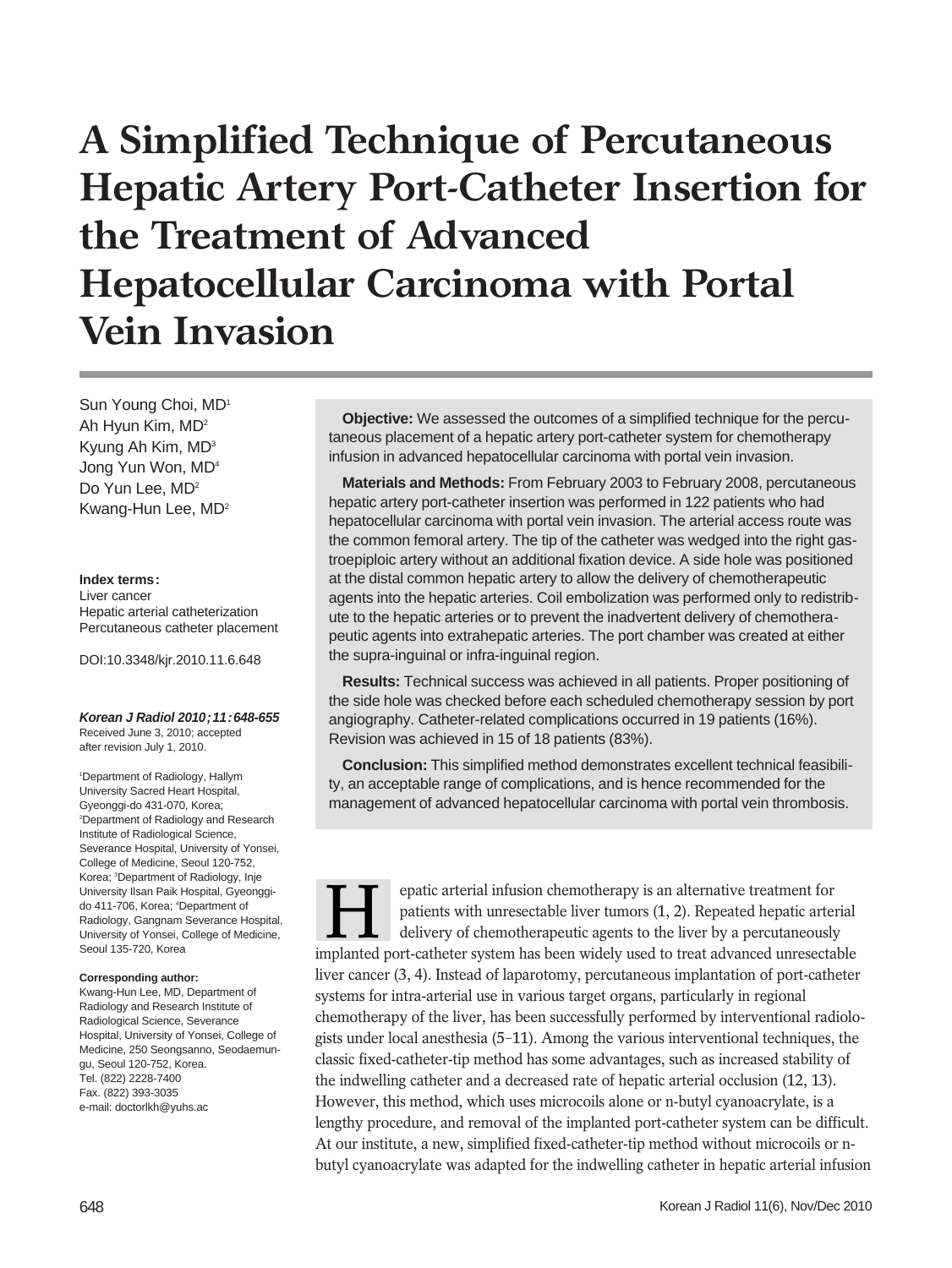chemotherapy. The purpose of this study was to assess the patency and complications of the new fixed-catheter-tip method.

## **MATERIALS AND METHODS**

#### *Patients*

Between February 2003 and February 2008, a portcatheter system was implanted percutaneously by interventional radiologists in 122 consecutive patients who had unresectable hepatocellular carcinoma (HCC) with portal vein invasion. Indications for hepatic arterial infusion chemotherapy were as follows: 1) unresectable liver tumors ( $n = 103$ ), 2) hepatic lobectomy status with recurrent HCC combined portal vein invasion  $(n = 7)$ , 3) size reduction of HCC before surgery  $(n = 1)$ , 4) other concomitant malignancy  $(n = 1)$ , 5) refusal of both surgery and repeated transarterial chemoembolization  $(n = 9)$ , and 6) unsuitable general condition for surgery  $(n = 1)$ . The age of the patients ranged from 29 to 76 years ( $54 \pm 10$  years, mean  $\pm$  standard deviation [SD]). Clinical characteristics of the 122 patients are shown in Table 1.

Before the procedure, written informed consent was obtained from all the patients. Institutional review board approval was also obtained for this retrospective study.

#### *Techniques*

All procedures were performed percutaneously in angiographic suites by interventional radiologists. Before catheter placement, all patients underwent transfemoral angiography for arterial road mapping and, if necessary, arterial redistribution to convert multiple hepatic arteries into a single arterial supply (14, 15). If necessary, extrahepatic arterial branches arising from the hepatic artery were occluded to prevent inadvertent drug delivery using stainless steel microcoils (3-6 mm; Tornado embolization coils; Cook Medical Inc., Bloomington, IN). Catheter placement was performed under local anesthesia immediately after angiography. The right or left common femoral artery was chosen as the access route. The catheter tip was placed in the right gastroepiploic artery without a distal fixation device such as a coil or n-butyl cyanoacrylate (Fig. 1). The procedure was performed as follows:

1. A 5-Fr catheter (RH-R; Cook Medical Inc., Bloomington, IN) was inserted under local anesthesia from the common femoral artery and was advanced to the superior mesenteric artery, where the angiography was performed (Fig. 2A). The catheter tip was repositioned in the common hepatic artery via the celiac trunk, and a common hepatic artery arteriography was performed (Fig. 2B). For accurate anatomical evalua**Table 1. Clinical Characteristics of 122 Patients with Advanced Hepatocellular Carcinoma with Portal Vein Thrombosis Who Underwent Percutaneous Hepatic Artery Port-Catheter Insertion**

| Characteristics                        | Patients ( $n = 122$ ) |
|----------------------------------------|------------------------|
| Age (years)                            | $54 \pm 10$            |
| Gender                                 |                        |
| Women                                  | 20 (16%)               |
| Men                                    | 102 (84%)              |
| Degree of hepatic impairment           |                        |
| Child-Pugh A                           | 112 (92%)              |
| Child-Pugh B                           | 10 (8%)                |
| Child-Pugh C                           | 0                      |
|                                        |                        |
| Stage*, portal vein invasion           |                        |
| Ш                                      | 11 (9%)                |
| unilateral segmental<br><b>IIIA</b>    | 11 (9%)                |
|                                        | 30 (25%)               |
| unilateral segmental                   | 13 (11%)               |
| bilateral segmental<br>unilateral main | 3(3%)                  |
| bilateral main                         | 11 (9%)                |
|                                        | 1(1%)                  |
| extrahepatic extension<br>ШB           | 2(2%)<br>8(7%)         |
| unilateral segmental                   | 2(2%)                  |
| bilateral segmental                    | 0                      |
| unilateral main                        | 3(3%)                  |
| bilateral main                         | 0                      |
| extrahepatic extension                 | 3(3%)                  |
| IIIC                                   | 2(2%)                  |
| unilateral segmental                   | 1(1%)                  |
| bilateral segmental                    | 1(1%)                  |
| unilateral main                        | 0                      |
| bilateral main                         | 0                      |
| extrahepatic extension                 | 0                      |
| IVA                                    | 54 (44%)               |
| unilateral segmental                   | 14 (12%)               |
| bilateral segmental                    | 3(3%)                  |
| unilateral main                        | 19 (16%)               |
| bilateral main                         | 4(3%)                  |
| extrahepatic extension                 | 14 (12%)               |
| <b>IVB</b>                             | 17 (14%)               |
| unilateral segmental                   | 4(3%)                  |
| bilateral segmental                    | 0                      |
| unilateral main                        | 7(6%)                  |
| bilateral main                         | 2(2%)                  |
| extrahepatic extension                 | 4(3%)                  |
| Underlying liver disease               |                        |
| <b>HBV</b>                             | 91 (75%)               |
| <b>HCV</b>                             | 8(7%)                  |
| Non-HBV and non-HCV                    | 12 (10%)               |
| HBV and alcoholic cirrhosis            | 4(3%)                  |
| Alcoholic cirrhosis                    | 7(6%)                  |
|                                        |                        |

Note. $-$  Data are presented as mean  $\pm$  standard deviation or number (percent).

\* = American Joint Committee on Cancer (AJCC) in 2010 (29).

 $HBV = hep$ atitis B virus,  $HCV = hep$ atitis C virus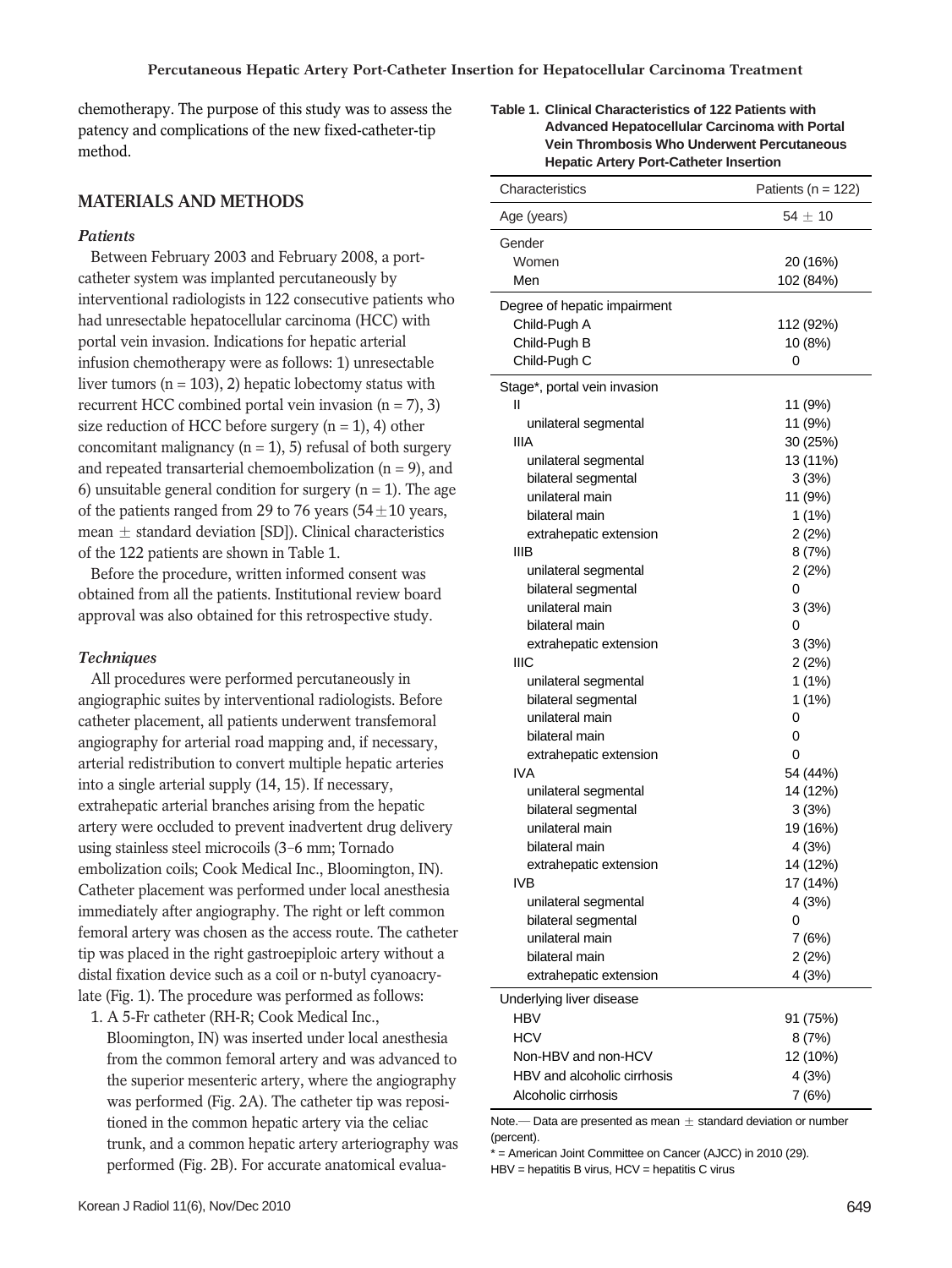tion,  $5 \mu$ g of Lipo-PGE1 (lipidencapsulated preparation of prostaglandin E1, Eglandin; WelFide Korea Co., Ltd., Seoul, Korea) was administered directly into the superior mesenteric artery immediately before angiography.

- 2. A microcatheter was inserted coaxially, and coil embolization was performed to prevent extrahepatic drug distribution or arterial redistribution.
- 3. The catheter tip location was determined by celiac arteriography, and was placed at the right gastroepiploic artery about 3-5 cm from the ostium of the right gastroepiploic artery.
- 4. After determining the catheter tip location, a side hole was made in the catheter using small scissors, and was adjusted at the distal common hepatic artery. The distance between the side hole and the distal end of the indwelling catheter was determined from the results of the celiac arteriography. Before implantation of the port-catheter system, a test injection using sterile saline was performed through the catheter to confirm the absence of flow through the distal end of the catheter. The port chamber was created after povidone-iodine soaking of the low abdominal wall or upper anterior thigh, and then subcutaneous tunneling was performed.
- 5. Using the catheter-exchange method, an indwelling catheter with one side hole (5-Fr polyurethane catheter [Healthport LP set; Baxter Healthcare Co., Deerfield, IL] or 5.8-Fr polyurethane catheter [PolyFlow; Deltec Inc., St. Paul, MN]) was inserted via the right or left common femoral artery. The tip of the catheter was wedged into the right gastroepiploic artery. No additional distal-tip-fixation material, such as a coil or n-butyl cyanoacrylate, was used. The distal



**Fig. 1.** Illustration of our simplified fixed-catheter-tip method with no additional fixation material.

tip of the catheter was not occluded. The side hole was placed into the distal common hepatic artery, and its location and patency were confirmed by a test injection of contrast media (Fig. 2C).

6. The proximal segment of the indwelling catheter was embedded in the subcutaneous tunnel, and the proximal end of the catheter was cut and connected to a port (Healthport LP [Baxter] or Port-A-Cath [Deltec Inc., St. Paul, MN]), which was implanted in the subcutaneous space. Port-catheter angiography was performed to confirm the location of the side hole. The subcutaneous tissue was flushed with antibiotic solution and sutured aseptically (the skin was closed with staples) and 2000 IU of heparin was inserted into the port. To prevent thrombosis of the port-catheter system, the port was flushed with saline and heparin (2000 IU) after each administration of chemotherapeutic drugs.

## *Follow-Up*

Before chemotherapy, all patients underwent digital subtraction angiography after infusion of the contrast material via the port to confirm the patency of the hepatic artery and indwelling catheter (Fig. 2D). Follow-up intervals depended on the clinical characteristics of the patients.

Port-catheter system removal was performed by pulling gently on the catheter under fluoroscopic guidance in angiographic suites by radiologists, and under local anesthesia, at the physician's request. The duration of this procedure was only a few minutes.

## **RESULTS**

The port-catheter systems were implanted successfully, and hepatic arterial infusion chemotherapy was initiated in all 122 patients, with a mean follow-up duration of  $145\pm$ 133.6 days (mean  $\pm$  SD; range, 1-861 days; median, 101 days). The number of arterial infusion chemotherapy sessions using the port-catheter system was  $3.9 \pm 2.4$ (mean  $\pm$  SD; range, 1-15; median, 3).

In 115 of 122 patients, the right common femoral artery was chosen as the puncture site for implantation of the port-catheter system. For the other seven patients, the left common femoral artery was chosen as the puncture site, because of right iliac artery occlusion  $(n = 1)$ , severe fibrosis at the right inguinal region caused by previous repeated transarterial chemoembolization  $(n = 1)$ , or the patient's preference for the chamber site of the portcatheter system ( $n = 5$ ). In 30 of 122 patients (25%,  $n =$ 32), coil embolization was performed to prevent extrahep-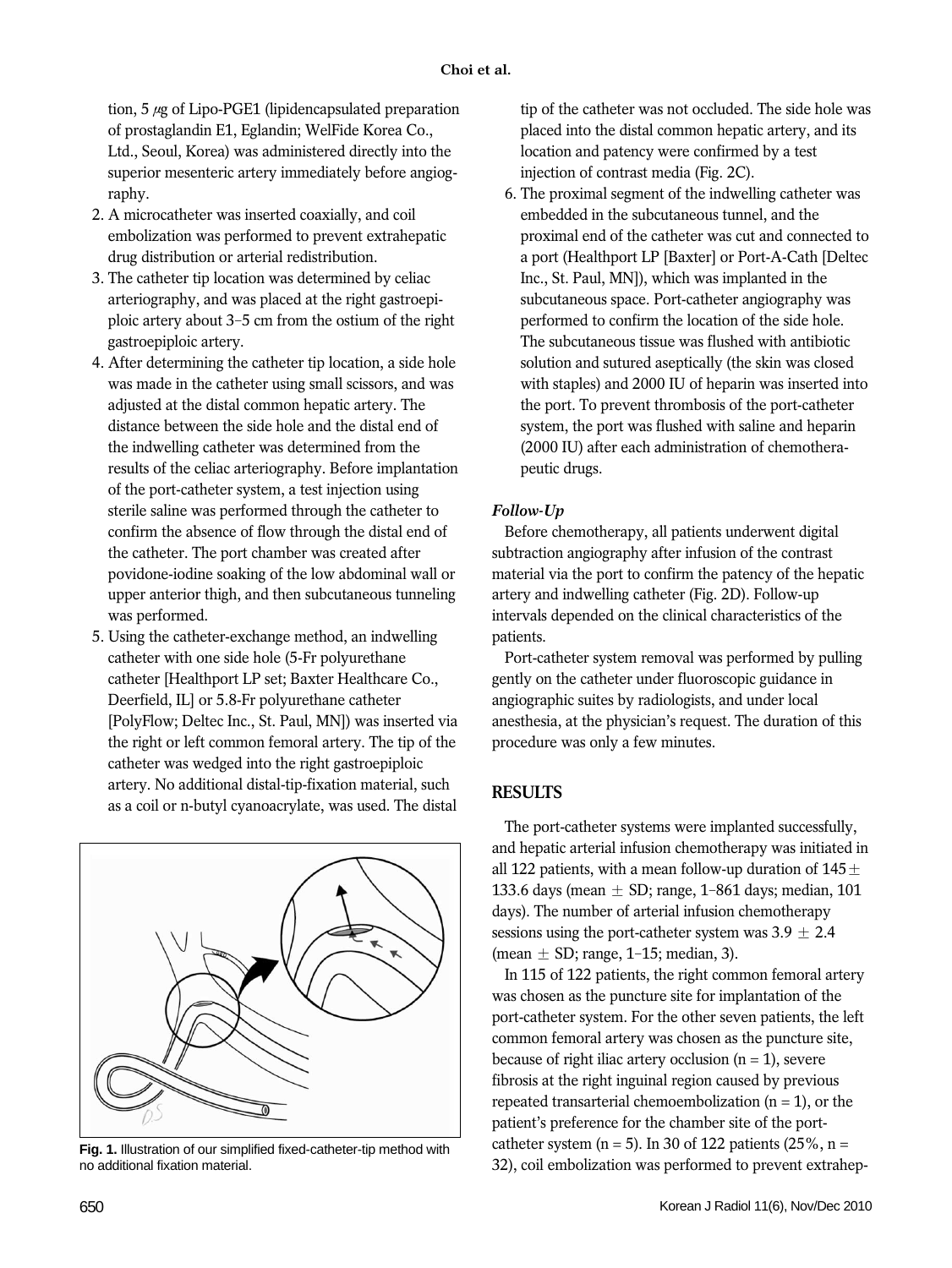atic drug distribution or arterial redistribution. The distribution of the embolized arteries was as follows: right gastric artery ( $n = 15$ ), superior pancreaticoduodenal artery ( $n =$ 7), left gastric artery ( $n = 6$ ), replaced left hepatic artery ( $n = 6$ )  $= 2$ ), and replaced right hepatic artery (n = 2).

In total, 30 cases with complications were related to the port-catheter system  $(n = 19, 16\%)$  (Table 2), and to chemotherapy (i.e., acute gastroduodenal mucosal lesions;  $n = 11, 9\%$ ). On scheduled digital subtraction angiographies that were performed before chemotherapy, 106 of



**Fig. 2.** Hepatocellular carcinoma treatment using implantable port-catheter system with our simplified fixed-catheter-tip method. 72-year-old man with advanced hepatocellular carcinoma and left portal vein invasion. Transarterial chemoembolization was performed 1-week before procedure.

**A.** Superior mesenteric artery angiography was performed using 5-Fr catheter with nonvisualization of left portal vein (arrows) because of tumor invasion.

**B.** Celiac angiography revealed extensive tumor staining (black arrows) involving left hepatic lobe. Previously treated region of hepatocellular carcinoma involving left lateral segment was not stained (white arrows).

**C.** 5-Fr indwelling catheter with side hole was inserted in right common femoral artery. Tip of catheter was wedged into proximal portion of right gastroepiploic artery. No additional distal tip-fixation material, such as coil or n-butyl cyanoacrylate, was used. Location of side hole was confirmed by test injection of contrast media, and proper hepatic artery (arrow) was opacified.

**D.** 6-month follow-up angiography revealed that location of indwelling catheter was not changed, and hepatic artery (arrow) was patent.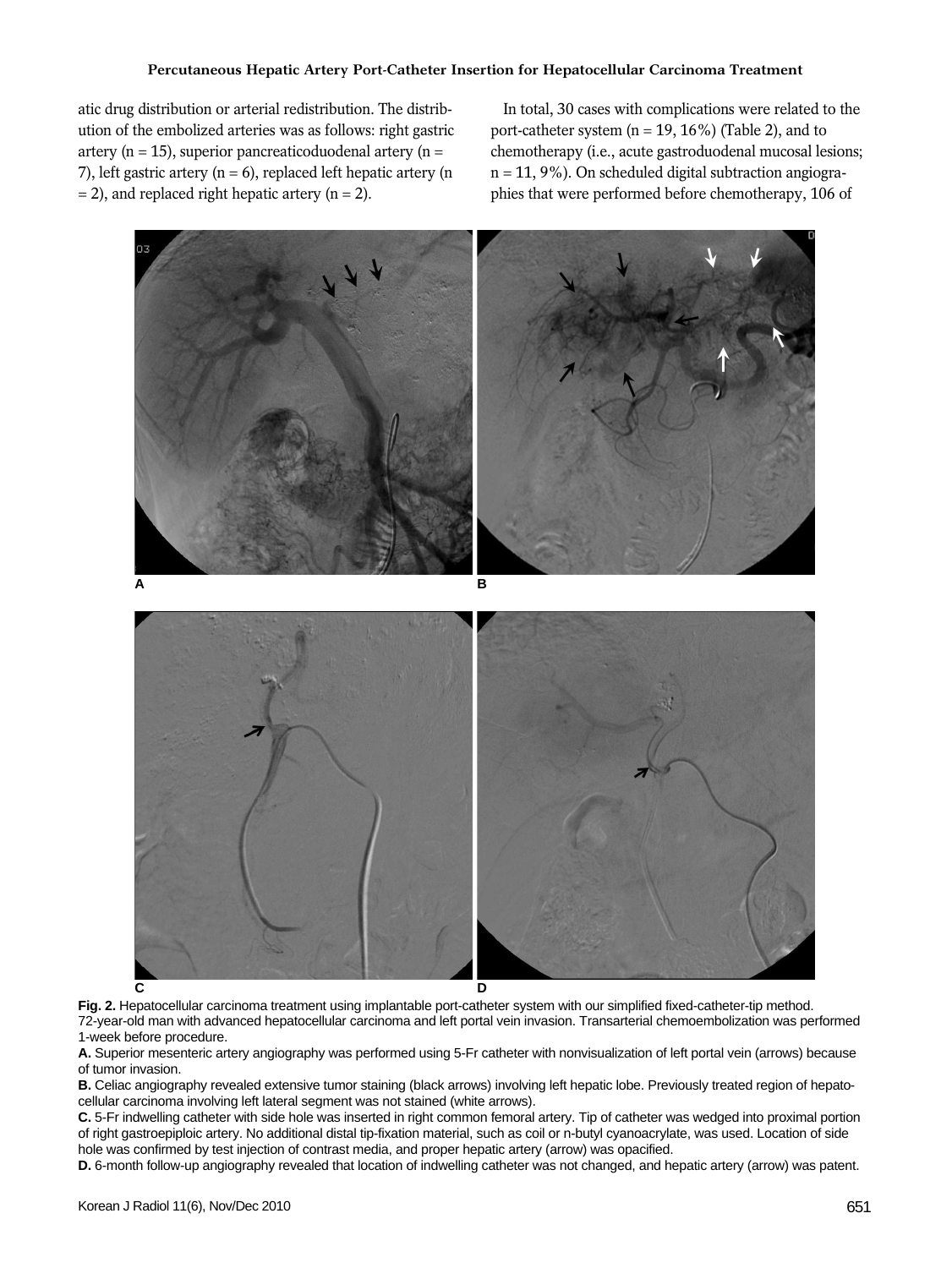122 patients demonstrated patent hepatic arterial flow with no complication. For the remaining 16 patients, complications related to the port-catheter system were observed. Wound infection cases  $(n = 3)$  were detected by a physician during a routine physical examinations. Portcatheter system correction was attempted in 18 of 19 patients. In one case, local infection was controlled by medical treatment and did not require correction of the port-catheter system. Correction was possible and chemotherapy was continued in 15 of 18 patients (83%). Among the complications, catheter tip dislocation occurred in seven patients; in five of the seven cases, successful correction was performed, but in the other two cases, the correction failed. Detailed correction methods and results are presented in Table 2. If the correction of the catheter position was necessary, repositioning of the catheter was first attempted using a hydrophilic guidewire. However, if the catheter repositioning failed, then catheter exchange was attempted. In three cases, correction of the portcatheter system could not be accomplished because of proximal segment obstruction of the proper hepatic artery in one patient, celiac trunk stenosis in another patient, and gastroduodenal artery obstruction in another patient. No correlation between the difference of the distal catheter tip location and the complication rate was observed. Acute gastroduodenal mucosal lesions occurred in 11 patients (9%) who underwent hepatic arterial infusion chemotherapy using an indwelling catheter, which was confirmed by endoscopy. All of these patients recovered with medical

treatment. No other complication associated with this procedure was observed.

Combined radiation therapy was performed in 50 of the 122 patients (41%) with hepatic arterial infusion chemotherapy for the treatment of hepatocellular carcinoma.

During follow-up, 49 of 122 patients were referred for removal of the port-catheter system due to a switch in treatment method; from hepatic arterial infusion chemotherapy to other methods  $(n = 47)$  and local infection  $(n = 2)$ . The removal was performed successfully without complications in 48 of 49 patients. In one case, the port-catheter system could not be removed: when the operator tried to pull it out, the catheter did not move to the outside. Celiac angiography revealed patent hepatic arterial flow, but the indwelling catheter was fixed to the adjacent celiac trunk. We considered that adhesion had occurred between the indwelling catheter and the adjacent celiac trunk wall, and it was left alone. The remaining 73 patients continued with hepatic arterial infusion chemotherapy and were followed as outpatients, or were scheduled for catheter removal.

#### **DISCUSSION**

Among the various interventional techniques to achieve implantation of port-catheter systems (6-11, 16-22), the fixed-catheter-tip method (6, 17-22) is advantageous because it prevents catheter dislocation and hepatic artery

|  | Table 2. Complications in 122 Patients after Percutaneous Hepatic Artery Port-Catheter Insertion |  |  |
|--|--------------------------------------------------------------------------------------------------|--|--|
|  |                                                                                                  |  |  |

| Complications                             | Patients (%) | Catheter Diameter*           | Correction Methods and Results (n) |
|-------------------------------------------|--------------|------------------------------|------------------------------------|
| Total                                     | 19 (16%)     |                              |                                    |
| Catheter tip dislocation                  | 7(6%)        | 5-Fr (n = 4), 5.8-Fr (n = 3) | Catheter reposition (3)            |
|                                           |              |                              | Catheter exchange (2)              |
|                                           |              |                              | Removal (2)**                      |
| Port-catheter obstruction                 |              |                              |                                    |
| Catheter obstruction                      | 3(3%)        | 5-Fr (n = 2), 5.8-Fr (n = 1) | Catheter reposition (2)            |
|                                           |              |                              | Catheter exchange (1)              |
| Port-chamber obstruction                  | $1(1\%)$     | 5-Fr $(n = 1)$               | Removal and reinsertion (1)        |
| Hepatic artery obstruction                | $1(1\%)$     | 5.5-Fr ( $n = 1$ )           | Removal (1)***                     |
| Kinking of catheter in subcutaneous space | 4(3%)        | 5-Fr ( $n = 4$ )             | Catheter reposition (3)            |
|                                           |              |                              | Catheter exchange (1)              |
| Wound site complication                   |              |                              |                                    |
| Skin infection                            | $1(1\%)$     | 5-Fr $(n = 1)$               | Medication (1)                     |
| Skin necrosis                             | 2(2%)        | $5.8$ Fr (n = 2)             | Removal and reinsertion (2)****    |

Note.— \* = Diameter of indwelling catheter. \*\* = Correction of port-catheter system could not be accomplished because gastroduodenal artery obstruction occurred in one patient and celiac stenosis in another. Port-catheter systems were removed and treatment method was switched. \*\*\* = Correction of portcatheter system could not be accomplished because of hepatic artery obstruction. Port-catheter systems were removed and treatment method was switched. \*\*\*\* = Reinsertion was performed via contralateral common femoral artery.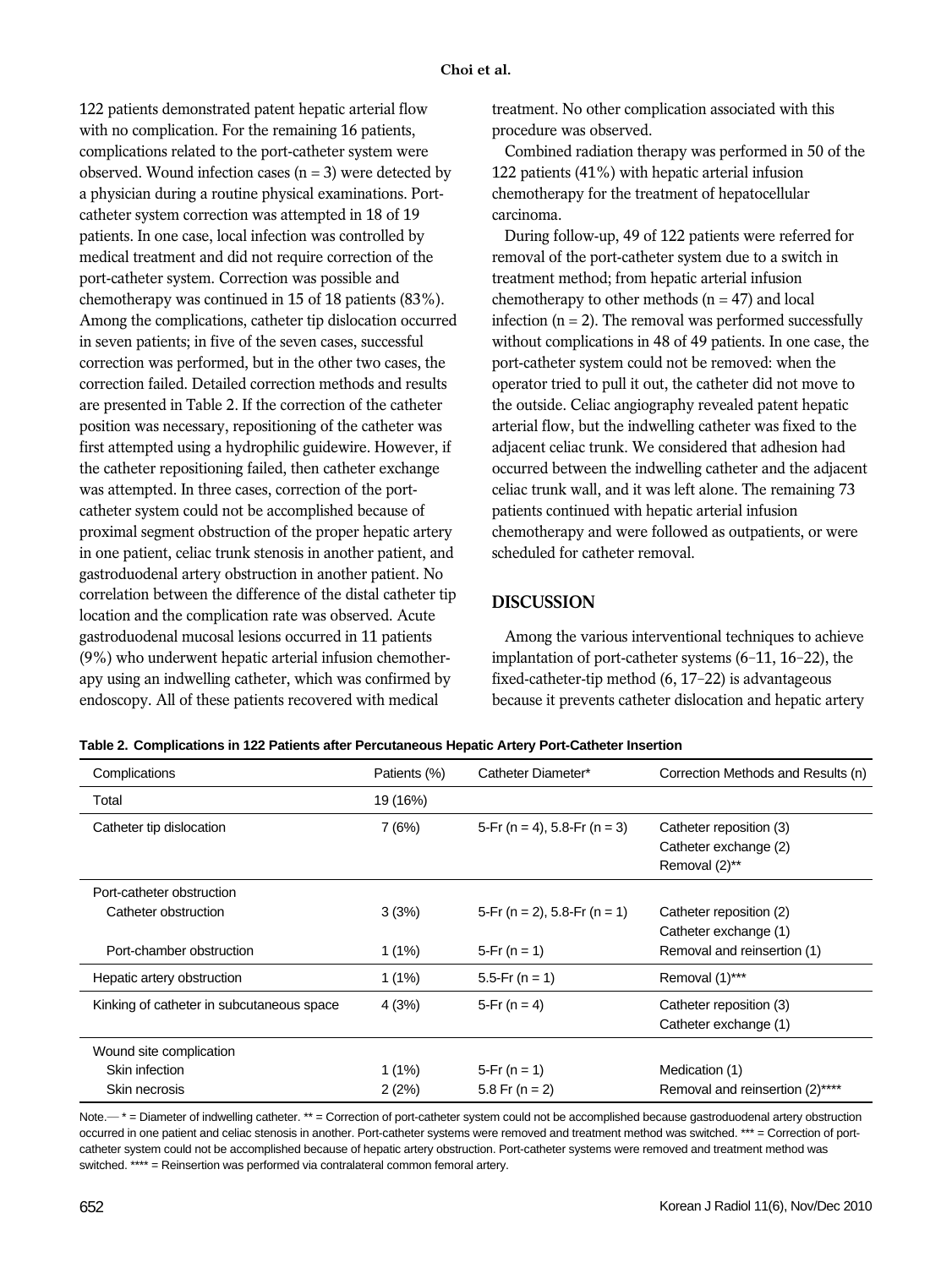obstruction (6, 18-22). A review of large published studies describing percutaneous port-catheter system placement for hepatic arterial infusion chemotherapy using the fixedcatheter-tip method, revealed that the rate of indwelling catheter dislocation was 2-8% (16, 18, 19, 21-25), and the rate of hepatic artery obstruction was 3-20% (19, 21-25). However, several important problems exist with this method such as the difficulty in catheter removal (19), the long procedure duration for catheter-tip fixation using microcoils alone or with n-butyl cyanoacrylate, and the migration of the coil or cast of n-butyl cyanoacrylate. Yamagami et al. (19) described one case (1%) of migration of the cast of n-butyl cyanoacrylate occurring during the procedure, and three cases (3%) of removal failure. Another report described the withdrawal method of the port-catheter system implanted using the fixed-catheter-tip method (26). According to that report, 14 cases of catheter withdrawal were performed because of catheter dislocation (n = 6), infection (n = 3), brain infarction (n = 2), catheter obstruction  $(n = 2)$ , and hepatic artery obstruction  $(n = 1)$ . In that report, 14 of 15 cases of port-catheter system removal were successful. However, meticulous care and special devices were used to avoid dislocation of the microcoils or n-butyl cyanoacrylate mixture that had been used to fix the catheter tip into the hepatic arteries or aorta: the leading edge of the indwelling catheter was slowly moved while being carefully observed under realtime fluoroscopy (26). Additionally, 10 of 15 patients underwent reinsertion of the port-catheter system in that study, but the new location of the distal catheter tip was the splenic artery  $(n = 5)$  and a branch of the hepatic artery  $(n = 5)$ , but not the gastroduodenal artery. To resolve these problems, Tajima et al. (27) developed a new catheter system, termed the self-retaining indwelling catheter system. This method was feasible and safe, but required a special device.

A clinical trial using the simplified technique for the implantable port-catheter system without tip-fixation materials, such as coils, was previously performed (28). However, the total number of patients was small  $(n = 43)$ , and a detailed evaluation of the catheter patency and complication rate was required.

In this study, we performed a detailed evaluation of a simplified fixed-catheter-tip method that did not require additional special devices. We chose the right or left common femoral artery as the access route for implantation of the port-catheter system following angiography. We used a non-tapered indwelling catheter, such as a 5-Fr or 5.8-Fr polyurethane catheter, where a tip-fixation effect may be expected, and no coil insertion or n-butyl cyanoacrylate embolization was performed for additional

catheter-tip fixation. In our study, catheter dislocation occurred more frequently than in previous reports using the classic fixed-catheter-tip method (18, 19, 21-25). However, among 18 of the 19 cases with complications that required correction of the implantable port-catheter system, correction was possible in the majority of cases with the distal catheter tip at the gastroepiploic or gastroduodenal artery.

Seki et al. (12) reported that hepatic artery patency was significantly higher in patients with port-catheter systems implanted with the fixed-catheter-tip method using microcoils alone or with n-butyl cyanoacrylate, than in patients in whom the catheter tip had been placed in the proper or common hepatic artery without fixation. Additionally, the catheter tip location was different between the two groups: gastroduodenal artery in the former and proper or common hepatic artery in the latter, and this difference could result in a bias. Hepatic arterial occlusion resulted in mechanical stimulation to the vascular wall by the catheter tip (16). Thus, the important factor in hepatic arterial occlusion is not distal catheter tip fixation, but the distal catheter tip location. In our study, the hepatic artery obstruction rate was 1% without the fixed-cathetertip method, and this was a very low rate compared with previous studies using the fixed-catheter-tip method (16, 19, 22, 27, 28). Thus, we conclude that distal catheter tip fixation did not correlate with the hepatic arterial obstruction rate. Additionally, our very low hepatic arterial obstruction rate was at least in part due to the relatively few chemotherapy sessions. Our result indicated that the mean number of arterial infusion chemotherapy sessions with the portcatheter system was  $3.9 \pm 2.4$  (mean  $\pm$  SD), and may consequently affect the patency of the hepatic artery.

Catheter dislocation is a frustrating problem associated with our method, but its occurrence was compensated for by the ability to correct the problem. Additionally, hepatic arterial occlusion was prevented by placing the indwelling catheter tip in the gastroduodenal artery with no additional fixation devices such as a coil or n-butyl cyanoacrylate. Difficulty in removal is one important problem of the conventional fixed-catheter-tip method. In our study, removal failure occurred in only one case, and the duration of catheterization in this case was 722 days. In the present study, we did not measure the precise procedure duration, but, according to our method, catheter-tip fixation is not necessary and it will reduce the procedure duration compared with the conventional fixed-catheter-tip method.

The incidence of acute gastroduodenal mucosal lesions in our study was 9%, which was higher than reported for the conventional fixed-catheter-tip method, at 2-6% (15, 16,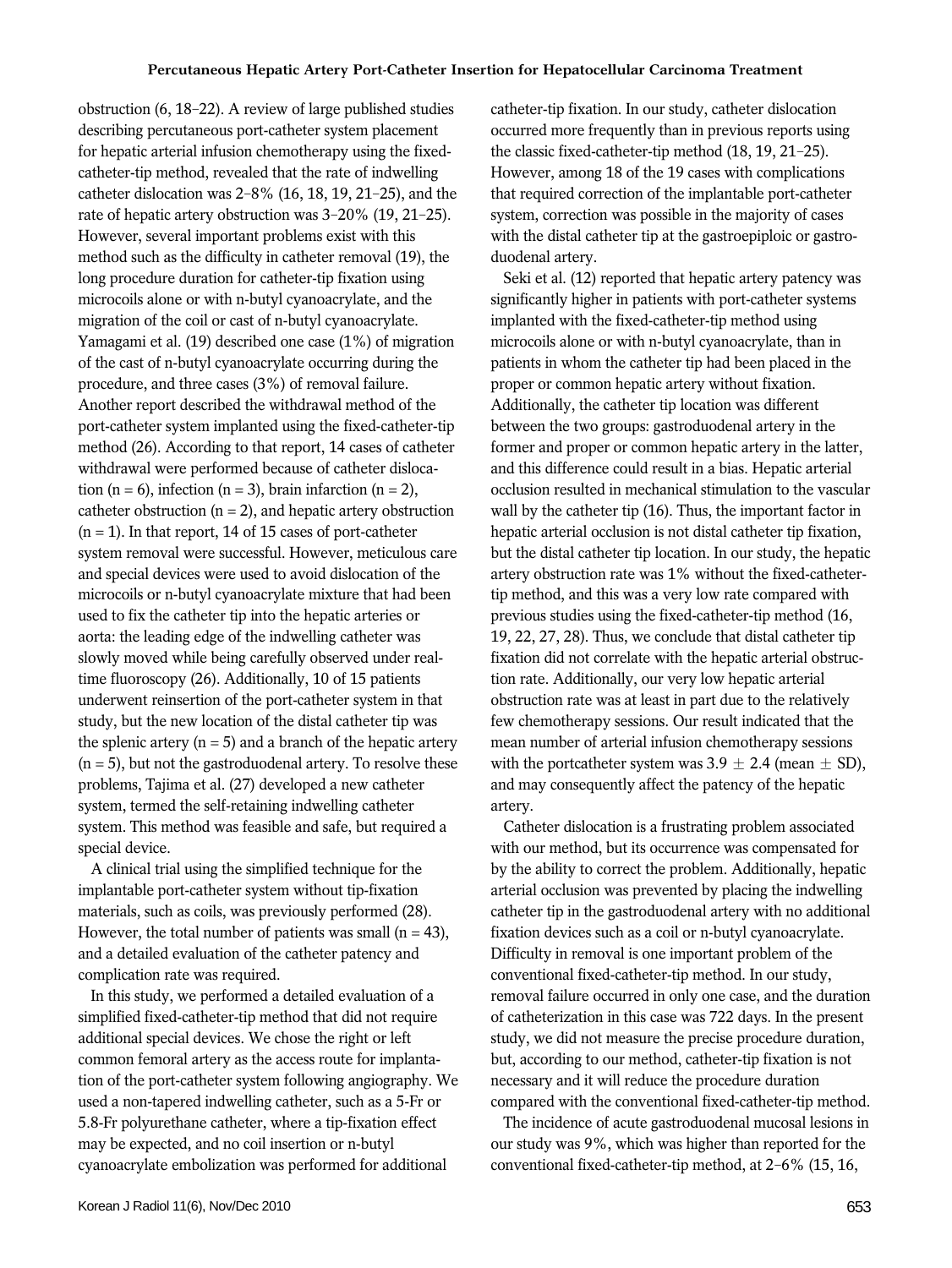22-24). This high incidence was partially caused by the influx of anticancer agents into the arteries originating from the hepatic arteries and supplying the gastroduodenal region. However, about 40% of our patients underwent combined computer-controlled radiation therapy during chemotherapy, and all of the patients with acute gastroduodenal mucosal lesions underwent this therapy. Thus, this radiation therapy could have contributed to the high incidence of gastroduodenal mucosal lesions.

Taken together, in our study, catheter tip dislocation occurred slightly more frequently, but within an acceptable range, compared with the conventional fixed-catheter-tip method. Additionally, the occurrence of hepatic arterial occlusion was low, difficulty in removal was rare, and our method may reduce the procedure duration and medical expenses. In conclusion, this simplified method demonstrates excellent technical feasibility and an acceptable range of problems. Furthermore, we recommend it for the management of patients with advanced hepatocellular carcinoma with portal vein thrombosis.

#### **References**

- 1. Arai Y, Inaba Y, Takeuchi Y, Ariyoshi Y. Intermittent hepatic arterial infusion of high-dose 5FU on a weekly schedule for liver metastases from colorectal cancer. *Cancer Chemother Pharmacol* 1997;40:526-530
- 2. Sadahiro S, Suzuki T, Ishikawa K, Yasuda S, Tajima T, Makuuchi H, et al. Prophylactic hepatic arterial infusion chemotherapy for the prevention of liver metastasis in patients with colon carcinoma: a randomized control trial. *Cancer* 2004;100:590-597
- 3. Lorenz M, Müller HH. Randomized, multicenter trial of fluorouracil plus leucovorin administered either via hepatic arterial or intravenous infusion versus fluorodeoxyuridine administered via hepatic arterial infusion in patients with nonresectable liver metastases from colorectal carcinoma. *J Clin Oncol* 2000;18:243-254
- 4. Allen-Mersh TG, Earlam S, Fordy C, Abrams K, Houghton J. Quality of life and survival with continuous hepatic-artery floxuridine infusion for colorectal liver metastases. *Lancet* 1994;344:1255-1260
- 5. Arai K, Kitamura M, Iwasaki Y. Extra-arterial dislocation of indwelling catheter in hepatic arterial infusion chemotherapy- special reference to tissue destruction by 5-fluorouracil. *Gan To Kagaku Ryoho* 1997;24:1832-1834 [Japanese]
- 6. Yamagami T, Nakamura T, Yamazaki T, Iida S, Kato T, Nishimura T. Catheter-tip fixation of a percutaneously implanted port-catheter system to prevent dislocation. *Eur Radiol* 2002;12:443-449
- 7. Wacker FK, Boese-Landgraf J, Wagner A, Albrecht D, Wolf KJ, Fobbe F. Minimally invasive catheter implantation for regional chemotherapy of the liver: a new percutaneous transsubclavian approach. *Cardiovasc Intervent Radiol* 1997;20:128-132
- 8. Clouse ME, Ahmed R, Ryan RB, Oberfield RA, McCaffrey JA. Complications of long term transbrachial hepatic arterial infusion chemotherapy. *AJR Am J Roentgenol* 1977;129:799- 803
- 9. Oberfield RA, McCaffrey JA, Polio J, Clouse ME, Hamilton T. Prolonged and continuous percutaneous intra-arterial hepatic infusion chemotherapy in advanced metastatic liver adenocarcinoma from colorectal primary. *Cancer* 1979;44:414-423
- 10. Herrmann KA, Waggershauser T, Sittek H, Reiser MF. Liver intraarterial chemotherapy: use of the femoral artery for percutaneous implantation of catheter-port systems. *Radiology* 2000;215:294-299
- 11. Strecker EP, Boos IB, Ostheim-Dzerowycz W, Heber R, Vetter SC. Percutaneously implantable catheter-port system: preliminary technical results. *Radiology* 1997;202:574-577
- 12. Seki H, Kimura M, Yoshimura N, Yamamoto S, Ozaki T, Sakai K. Hepatic arterial infusion chemotherapy using percutaneous catheter placement with an implantable port: assessment of factors affecting patency of the hepatic artery. *Clin Radiol* 1999;54:221-227
- 13. Seki H, Shiina M. Placement of a long tapered side-hole catheter in the hepatic artery: technical advantages, catheter stability, and arterial patency. *AJR Am J Roentgenol* 2006;187:1312- 1320
- 14. Chuang VP, Wallace S. Hepatic arterial redistribution for intraarterial infusion of hepatic neoplasms. *Radiology* 1980;135:295-299
- 15. Inaba Y, Arai Y, Matsueda K, Takeuchi Y, Aramaki T. Right gastric artery embolization to prevent acute gastric mucosal lesions in patients undergoing repeat hepatic arterial infusion chemotherapy. *J Vasc Interv Radiol* 2001;12:957-963
- 16. Chen Y, He X, Chen W, Lu W, Mei Q, Zeng Q, et al. Percutaneous implantation of a Port-Catheter System using the left subclavian artery. *Cardiovasc Intervent Radiol* 2000;23:22- 25
- 17. Irie T. Intraarterial chemotherapy of liver metastases: implantation of a microcatheter-port system with use of modified fixed catheter tip technique. *J Vasc Interv Radiol* 2001;12:1215-1218
- 18. Tanaka T, Arai Y, Inaba Y, Matsueda K, Aramaki T, Takeuchi Y, et al. Radiologic placement of side-hole catheter with tip fixation for hepatic arterial infusion chemotherapy. *J Vasc Interv Radiol* 2003;14:63-68
- 19. Yamagami T, Iida S, Kato T, Tanaka O, Hirota T, Nakamura T, et al. Using n-butyl cyanoacrylate and the fixed-catheter-tip technique in percutaneous implantation of a port-catheter system in patients undergoing repeated hepatic arterial chemotherapy. *AJR Am J Roentgenol* 2002;179:1611-1617
- 20. Shindoh N, Ozaki Y, Kyogoku S, Yamana D, Sumi Y, Katayama H. Stabilization of a percutaneously implanted port catheter system for hepatic artery chemotherapy infusion. *Cardiovasc Intervent Radiol* 1999;22:344-347
- 21. Yamagami T, Kato T, Hirota T, Yoshimatsu R, Matsumoto T, White RI Jr, et al. Value of Micronester coils in port-catheter implantation for continuous hepatic arterial infusion chemotherapy with fixed catheter tip method. *Eur Radiol* 2008;18:152- 157
- 22. Yamagami T, Kato T, Iida S, Tanaka O, Nishimura T. Value of transcatheter arterial embolization with coils and n-butyl cyanoacrylate for long-term hepatic arterial infusion chemotherapy. *Radiology* 2004;230:792-802
- 23. Yamagami T, Kato T, Iida S, Hirota T, Nishimura T. Management of end hole in placement of port-catheter system for continuous hepatic arterial infusion chemotherapy using the fixed catheter tip method. *AJR Am J Roentgenol* 2005;184:1332-1339